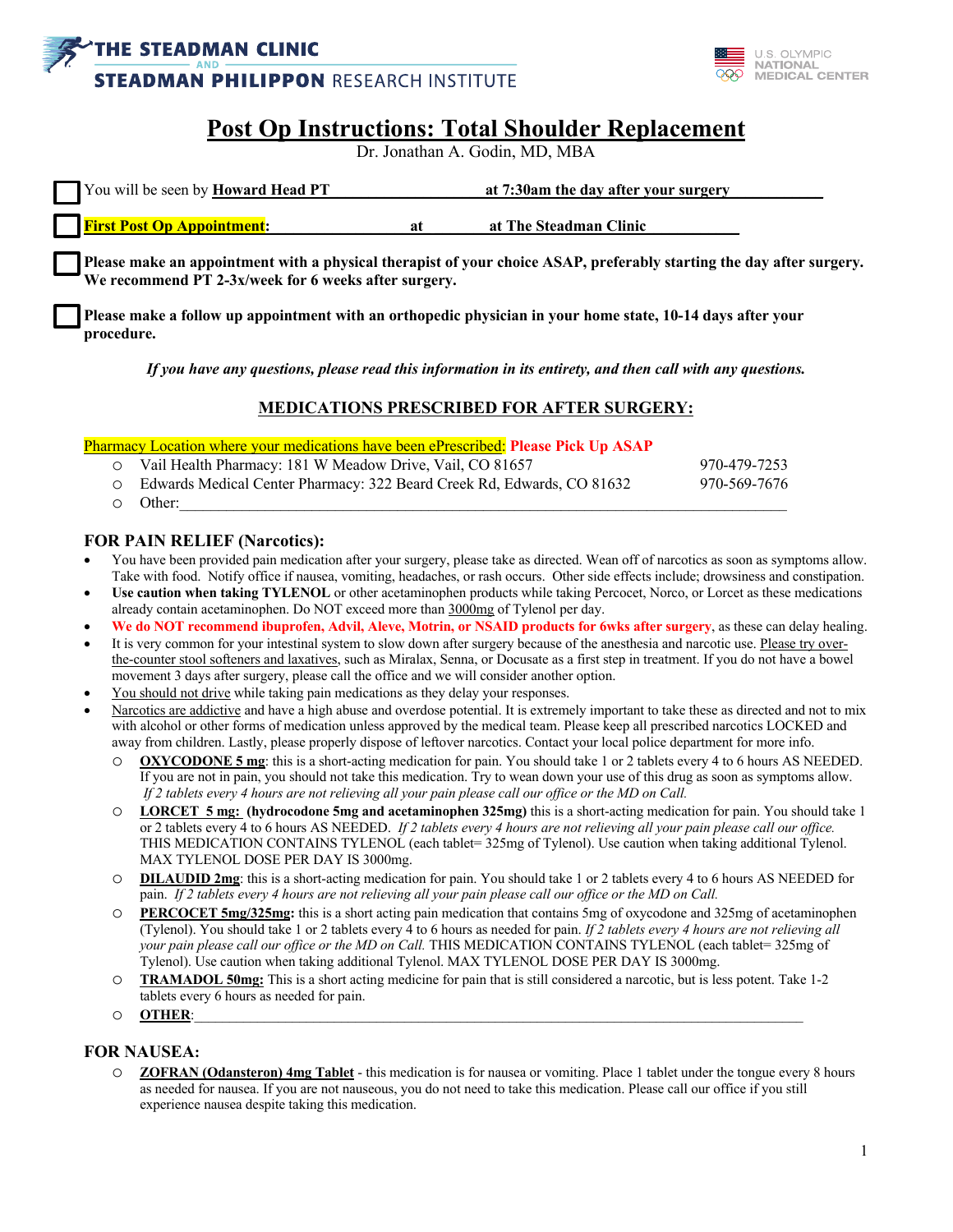## **THE STEADMAN CLINIC**

## **STEADMAN PHILIPPON RESEARCH INSTITUTE**



#### **FOR ANTI-COAGULATION (Blood Thinners):**

You have been prescribed an anticoagulation medication, to be taken for 4-6 weeks after surgery. This medication is taken to prevent a blood clot from developing in your leg, which is a possible complication after any surgery. This medication is required after all surgeries. You must finish the entire prescription of anticoagulation medication, no matter what type of procedure you had. In addition to the medication, please wear the white stockings on your lower legs for 2 weeks after surgery, as these help prevent a blood clot. The stockings may be washed.

- o **ASPIRIN 325 mg**: This is a mild blood thinner. Please take 1 tablet every day for 4-6 weeks: starting the day after surgery, no matter what kind of procedure you had. Finish the entire prescription bottle, even if you are feeling better.
- o **ELIQUS 2.5mg:** This is an oral medication to prevent blood clots in patients with a higher risk of blood clots, such as those flying for more than 3 hours after surgery, those with a personal or family history of clots, or those with a history of cancer or on certain types of medications. Usually this medicine is taken 2x per day for 4-6 weeks. Do not take aspirin while taking this medication.
	- o Take Eliquis on the day before, the day of, and the day after your flight. Do not take aspirin on the days you take Eliquis, but resume the aspirin as prescribed after you finish the course of this medication.
- o **LOVENOX 40mg injection:** This is a daily injection. Inject 40mg subcutaneously daily or the day before travelling. Do not take aspirin while taking this medication.
- o **OTHER:**\_\_\_\_\_\_\_\_\_\_\_\_\_\_\_\_\_\_\_\_\_\_\_\_\_\_\_\_\_\_\_\_\_\_\_\_\_\_\_\_\_\_\_\_\_\_\_\_\_\_\_\_\_\_\_\_\_\_\_\_\_\_\_\_\_\_\_\_\_\_\_\_\_\_\_\_\_\_\_\_\_\_\_\_\_\_

#### **OTHER MEDICATIONS TO CONSIDER:**

- o **TYLENOL**: You can buy this Over The Counter. Some pain medications contain **Tylenol**, including Norco, Lorcet, and Percocet. Oxycodone and Dilaudid DO NOT contain **Tylenol**, and it is recommended to *add in Tylenol for additional pain control if needed*. This can be taken as 325-600mg every 4 hours. The maximum dose for Tylenol per day is 3000mg.
- o **MIRALAX, COLACE, SENNA OR DOCUSATE:** These are over-the-counter mild laxatives and stool softeners for prevention of constipation. We suggest beginning these the day after surgery if you are taking narcotics. Please call the office if you have not had a bowel movement for three days after your surgery.
- o **BENADRYL**: Itching can be common when taking narcotics. Take this as needed for any itching symptoms. Can be found overthe-counter.

## **ANTIBIOTICS:**

After a joint replacement, you may need to take antibiotics prior to certain medical procedures in the future to prevent infection. Please contact your primary care provider or our office:

- before going to a dentist for anything besides a routine cleaning or filling,
- before having bladder or colon procedures (such as colonoscopy or cystoscopy),
- before surgeries that let bacteria into your blood stream, such as bowel or urinary tract procedures,
- if you get a bacterial infection on your skin, or pneumonia

You may only need one preventative dose of antibiotic just prior to a procedure to be effective.

#### **DRESSING/BANDAGE CHANGES:**

You may change your surgical dressing the next day after surgery, or if you are seeing a physical therapist, you may have them do this for you. Please read these directions in their entirety before beginning a dressing change.

- Take down/remove all the bandages besides the Steri-Strips (white tape on your skin)
	- o For Shoulder Surgery, you may carefully remove any tan foam tape, large white pads, 4x4 gauze pieces, OpSites (clear water proof bandages), or yellow pieces of linen (called Xeroform).
	- It is very important that you **leave the last layer of bandage on your skin**; this layer is made of "Steri-Strips", which are the white pieces of tape adhered directly to your skin. These should stay on until your first post-operative appointment with The Steadman Clinic.
		- o You may GENTLY clean around the Steri-Strips with a warm washcloth and Dial antibacterial soap to remove any dried blood, or iodine solution used to clean your operative area prior to surgery. Do NOT scrub the incision area.
		- o Do NOT put any oil, Neosporin, hydrogen peroxide, or lotion on your incision.
		- o Do NOT submerge your incision in any bath or hot tub.
- After you have cleaned the incision area, you may re-cover the incisions (with the Steri-Strips still in place) with an OpSite Bandage that was given to you in post-op. Several sizes of OpSites have been provided, choose the best one that fits your needs. To place the OpSite, peel the paper off of one side to reveal the sticky tape, then place this over your incision. Then you may remove the top layer of paper from the OpSite to reveal the clear tape adhered to your skin.
	- o You may shower with these OpSites covering your incision. Once the OpSite appears wrinkled, dirty, or old, you may peel it off and replace it with another one. We recommend changing the OpSite every 1-3 days.
	- o To shower, we recommend sitting down, or getting a metal/plastic fold out chair to place in your shower (available at WalMart for <\$15. We also recommend getting a non-slip mat for your bath tub). Before you turn the water on, sit down on the chair in the shower, remove any brace that you are required to wear (as they are not water proof), and